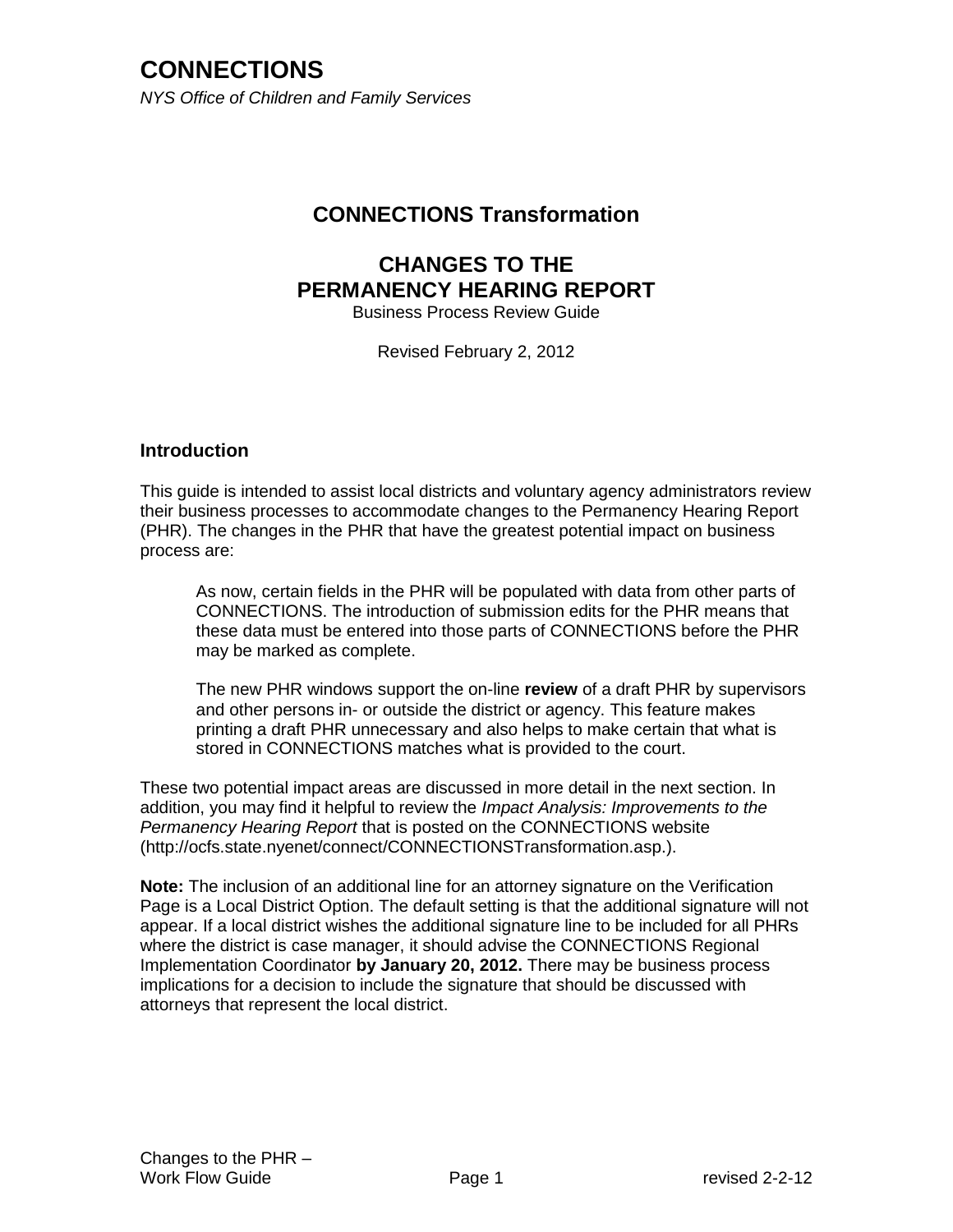*NYS Office of Children and Family Services*

#### **Business Process Implications of the New PHR**

For the most part, neither the content of the PHR nor the processes caseworkers use to launch and compile the report are changing. Specifically, what remains the SAME includes:

- Anyone with a role in the stage may launch the report, add content to it, and mark the PHR as final, thus requiring a procedure that defines these responsibilities;
- Anyone with a role in the stage may email the report (draft or final) to her/himself and then to anyone else, thus requiring procedures to safeguard the confidentiality of the report;
- The addition of the "new using" pre-fill option increases the importance of defining which pre-fill option is selected;
- Notices and statements will be generated based on CONNECTIONS data, thus requiring a procedure to make certain that that all people required to receive notice are contained in the stage.

Based on input from users, attorneys, judges and administrators, a number of new features were added to the PHR, two of which should prompt a review of existing business processes related to the completion of a PHR.

**Submission Edits/System-Populated Fields**: As now, certain fields in the PHR will be populated by the system when the PHR is launched, even if the caseworker selects the no pre-fill option. Most of these pre-populated fields appear on the Title Page, although some appear in other PHR sections. In order to pass the new **submission edits,** these system-populated fields **must** contain data in order the PHR to be marked as final.

With the exception of Hearing Date, caseworkers may only enter/modify the data that populates these PHR fields on the windows within CONNECTIONS from which the data is pulled, not on the PHR itself. Therefore, while completing a PHR, caseworkers may need to enter/modify data in other parts of CONNECTIONS, such as Court Information, Docket Information, FSS/Tracked Child Detail; and FSS/Health module. Caseworkers may perform this data entry after the PHR has been launched, however, the changes will not be reflected in the in-process PHR until the next time it is opened.

Appendix A lists these fields and the CONNECTIONS source from which the data is drawn.

Local districts and voluntary agencies should review their PHR procedures to accommodate this change. Considerations include:

- Caseworkers should make it a routine to review/verify the source data before launching a PHR. Caseworkers may wish to use Appendix A as a pre-launch checklist.
- If multiple caseworkers contribute to the report, define responsibility for reviewing/verifying the data in these fields.
- Use the Check PHR Detail feature to identify missing data. This feature is analogous to the Check FASP Detail feature that workers are already familiar with.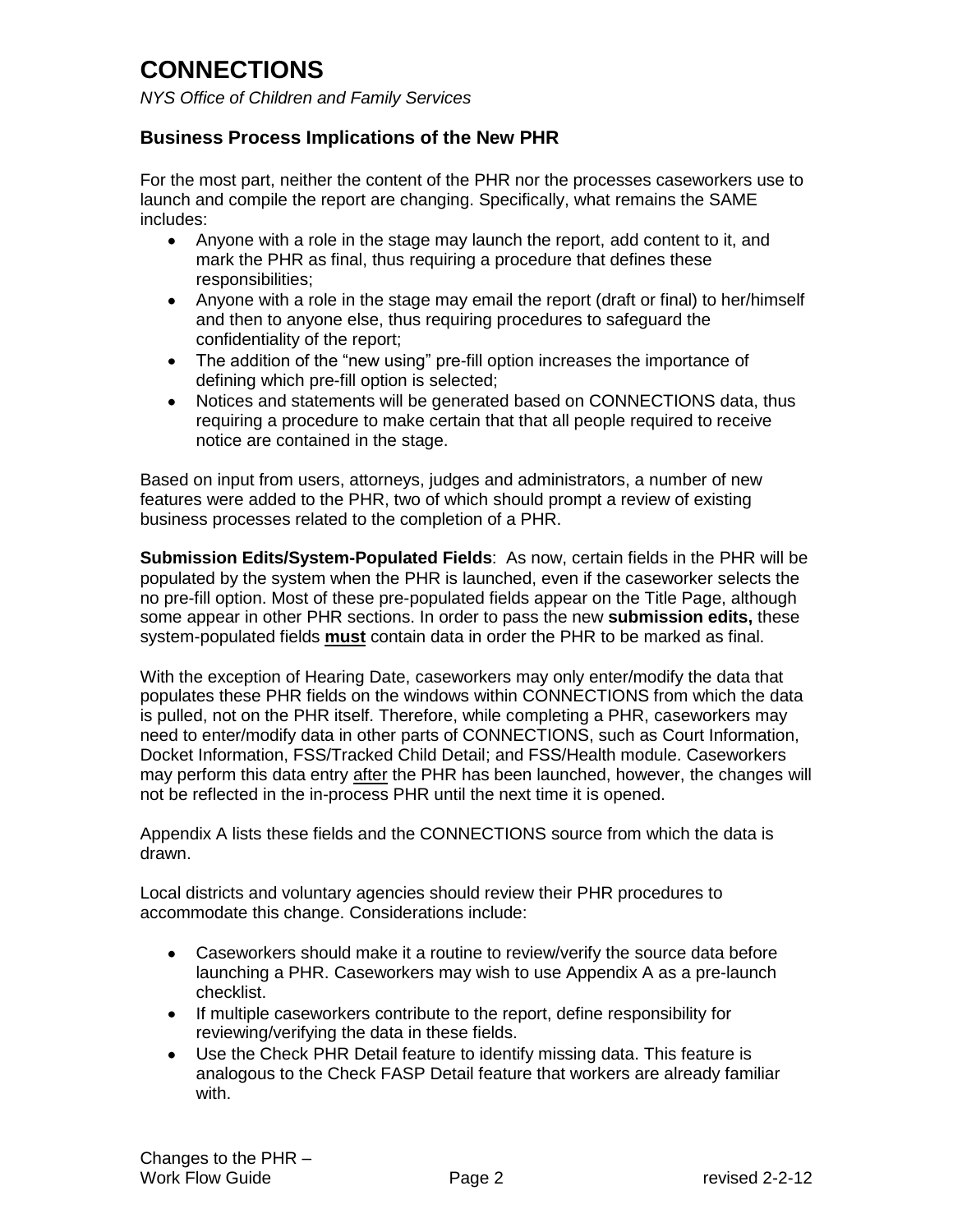*NYS Office of Children and Family Services*

**Submit for Review:** Many local districts and voluntary agencies currently employ an "off line" PHR review process where case managers, supervisors, quality assurance staff, attorneys, etc. review a draft PHR in the form of a hardcopy or Word document. Reviewers manually or electronically record comments on the draft and provide them to the caseworker who updates the draft and marks the PHR as final. This process creates the potential for a mismatch between the version of the PHR stored in CONNECTIONS and what is sent to the court. This may occur if the caseworker makes the changes on the electronic copy returned by a reviewer and not on the one stored in the system.

The new PHR windows enable the on-line review of a draft PHR, as follows:

- The caseworker (submitter) clicks the Submit for Review link on the *Check PHR Detail* window at any point while a PHR is in process, even if it is incomplete.
- The reviewer receives a To-Do and accesses the actual PHR windows in browse mode.
- The reviewer uses electronic sticky notes to provide comments.
- The reviewer clicks the Review Complete (with or without comments) link that results in a To-Do being sent to the submitter.
- The submitter makes necessary revisions per reviewer's comments and either submits the draft PHR to another reviewer or marks the PHR as final. (Note: a reviewer cannot forward a PHR to another reviewer.)

Local districts and voluntary agencies should review their PHR procedures to accommodate this change. Considerations include:

- Only one review may take place at a time; if multiple staff/agencies are involved in preparing a PHR, procedures need to address the timing and sequencing of reviews.
- Although sticky notes disappear when the PHR is marked as final, they are visible to anyone with a role in the stage and to successive reviewers while the PHR is in process;
- A pin icon next to a Notes link for a PHR question indicates that a sticky note was posted for that question. It is also possible for another person to add comments to a note. Therefore it is necessary for reviewers and caseworker/submitters to read all notes as the PHR works its way through this process.
- If LDSS attorneys review PHRs and will do so using the submit for review process, the following additional considerations apply:
	- o If the attorneys do not currently have access to CONNECTIONS, it may be necessary to establish an HSEN/CONX account for them and assign them to a unit. They will only require Standard Access to perform the PHR review function.
	- o Using the internet and the CONNECTIONS URL, attorneys will be able to access CONNECTIONS from PCs they already have;
	- o Attorneys may need basic CONNECTIONS training in addition to training on the new PHR windows. OCFS will support this training. Interested districts should contact their regional CONNECTIONS field representative.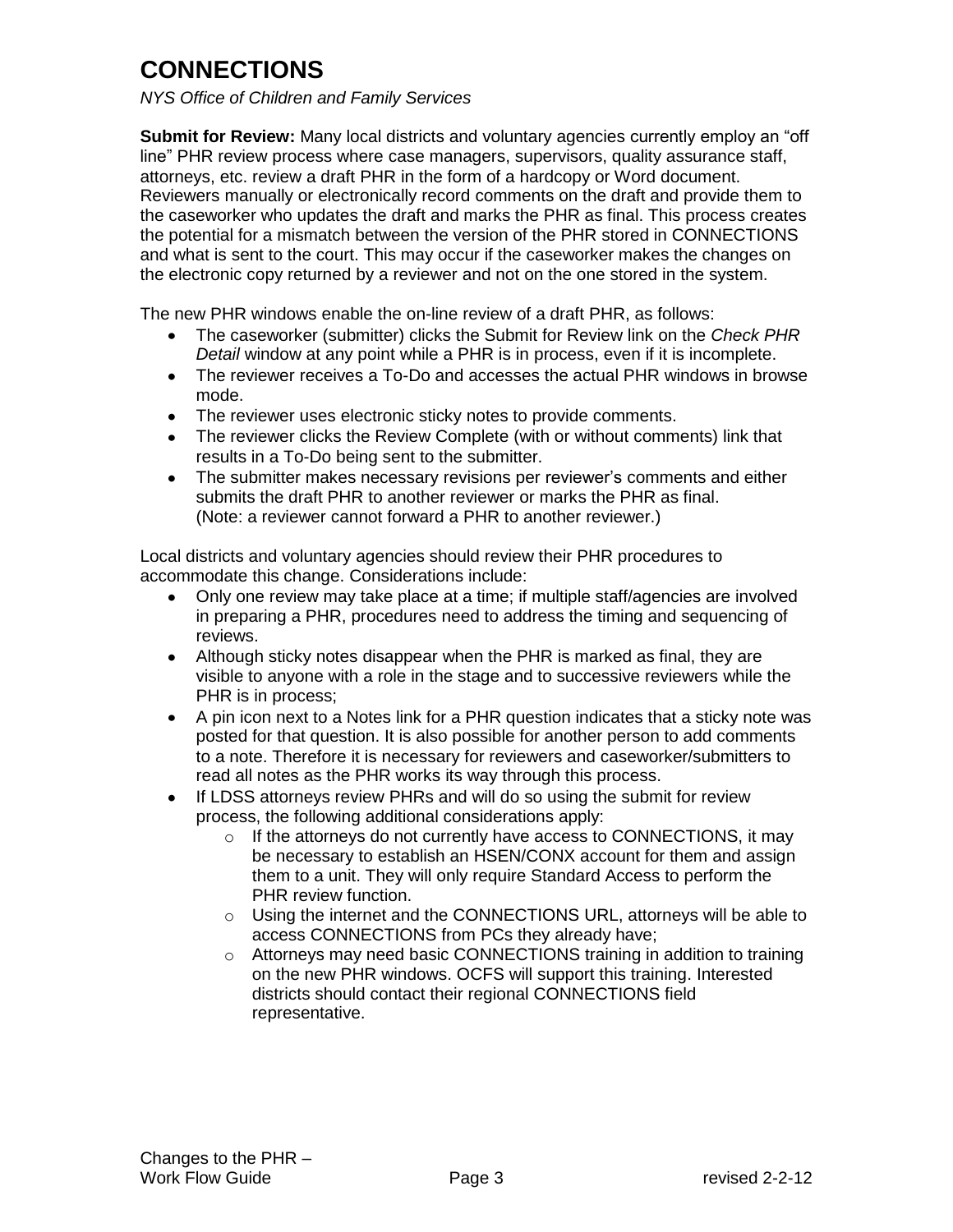*NYS Office of Children and Family Services*

#### **Appendix A PHR System-Populated Fields Required for Submission Edits**

| <b>Title Page sections and fields</b>                                                                                                                                                                                                                                                                                                                                                                                                                         | <b>Data Source</b>                                                                                                                                                                                                                                                                                                                                                                                                                                                                 |
|---------------------------------------------------------------------------------------------------------------------------------------------------------------------------------------------------------------------------------------------------------------------------------------------------------------------------------------------------------------------------------------------------------------------------------------------------------------|------------------------------------------------------------------------------------------------------------------------------------------------------------------------------------------------------------------------------------------------------------------------------------------------------------------------------------------------------------------------------------------------------------------------------------------------------------------------------------|
| <b>Hearing Information</b><br>Hearing Date Certain (modifiable on Title<br>Page window):<br>Time of Hearing: Optional to finalize PHR;<br>٠<br>required for Notices and Statements.<br>Hearing Date-CCRS (label)<br>٠<br>Verify System Response is Accurate<br>checkbox                                                                                                                                                                                       | Initially populated with Hearing Date from<br>$\bullet$<br>CCRS; may update on Title Page<br>Not applicable, enter time on Title Page<br>$\bullet$<br>From CCRS<br>$\bullet$<br>Check the box to verify that CCRS date is<br>$\bullet$<br>accurate; otherwise modify the hearing<br>date                                                                                                                                                                                           |
| Court<br>Judge / Referee Name<br><b>Court Name</b><br>Court Address Line 1<br>٠<br>Court Address Line 2 (optional)<br>٠<br><b>Court City</b><br>٠<br><b>Court State</b><br>٠<br>Court Zip<br>Part (optional)                                                                                                                                                                                                                                                  | Court Information                                                                                                                                                                                                                                                                                                                                                                                                                                                                  |
| <b>Child</b><br>For each child selected for PHR:<br><b>First and Last Name</b><br>Date of Birth<br>٠<br>Child's Age (as of Hearing Date Certain)<br>٠<br>Sex<br><b>PID</b><br>Docket Number<br>Date of Initial Removal<br>Date of Current Placement (required if<br>٠<br>Program Choice = "Placement")<br>Type of Placement (required if Program<br>٠<br>Choice = "Placement")<br>Associated Case Worker (optional)<br>٠<br>Attorney for the Child (optional) | Child(ren) checked on Child grid<br>٠<br>Stage Comp<br>٠<br>Calculated by system - label<br>٠<br>Stage Comp<br>$\bullet$<br>Stage Comp<br>$\bullet$<br>Docket Information<br>$\bullet$<br>Tracked Child Detail - Removal<br>$\bullet$<br>Information - Removal Date<br><b>Tracked Child Detail - Placement</b><br>$\bullet$<br>Information OR FASP: Appropriateness of<br>Placement - Location of Child tab<br><b>Tracked Child Detail</b><br>٠<br>Docket Information<br>$\bullet$ |
| <b>Agency Representatives</b><br>Case Name<br>Case Manager<br>Case Planner (optional)<br>Agency with Planning Responsibility<br>Child Protective Worker/Monitor (optional)                                                                                                                                                                                                                                                                                    | System populated<br>$\bullet$<br>Docket Information, or else from FSS<br>٠<br>Docket Information, or else from FSS<br>٠<br>Docket Information, or else from FSS<br>٠<br><b>FSS</b>                                                                                                                                                                                                                                                                                                 |